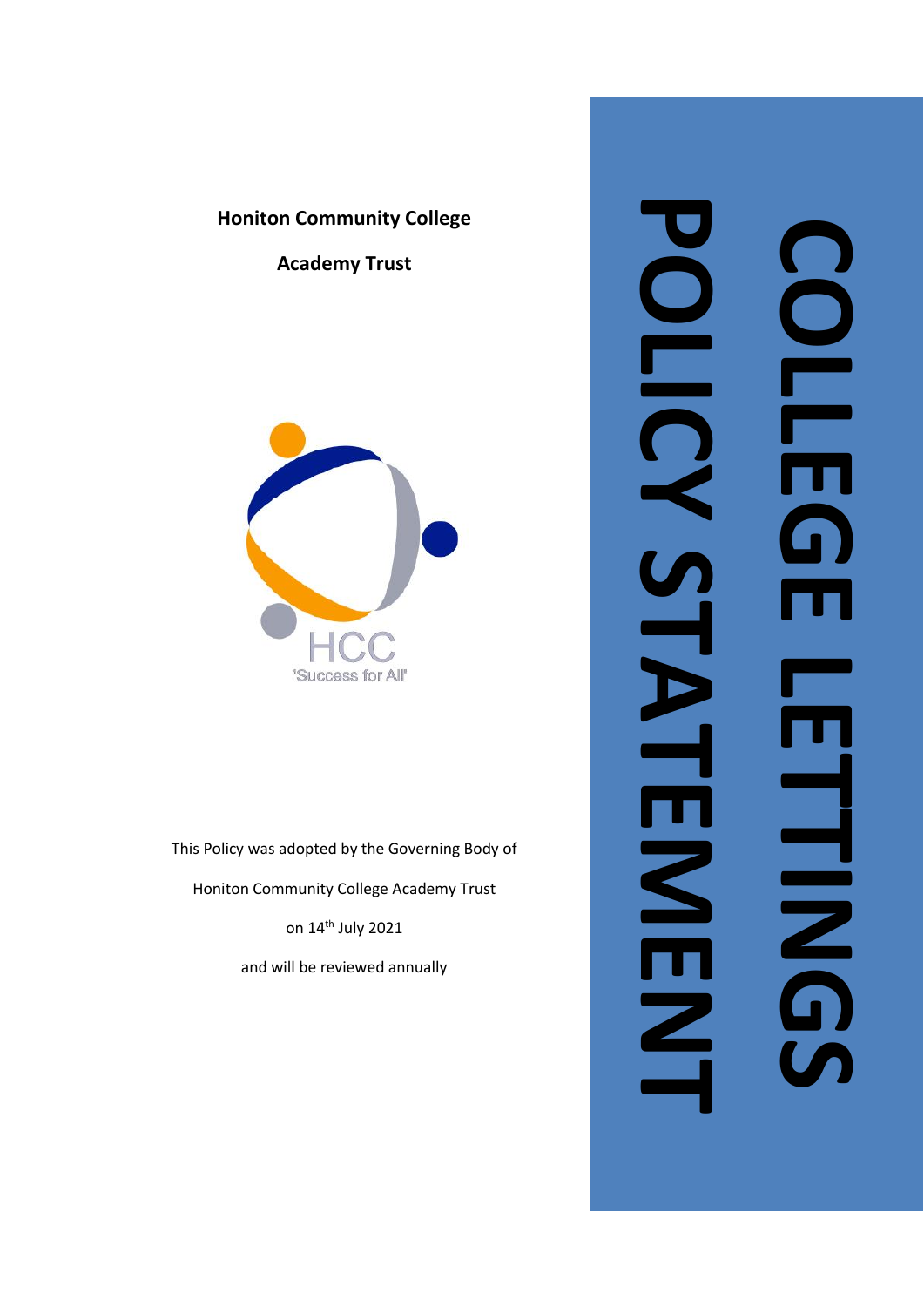# **LETTINGS POLICY STATEMENT**

#### **Adoption**

The college governors at their meeting on **14th July 2021** adopted the lettings policy and the scale of charges set out on attached sheet:

#### **Policy Objectives**

The governors adopt and endorse the County's Lettings Policy and recognise the principles therein, namely:-

- (i) that college premises represent a significant capital investment and should be fully utilised;
- (ii) are a valuable community resource;
- (iii) educational usage, education premises constitutes a natural priority;
- (iv) that a profit margin would be welcome when derived from private or commercial usage but are not the objective when facilitating education activity by designated users.

#### **Priority Usage**

The governors have adopted the following categories of priority user:-

- (i) statutory users;
- (ii) designated users;
- (iii) private users.

The governors have applied in each case the definitions identified in the Devon County Council lettings policy document BR11.

#### **Applications for Designated Status**

The governing body have delegated their power to determine designated status to the Director of Finance and Resources who will exercise discretion on their behalf and determine applications. The outcome of such decisions shall be matter of report to the governing body each term. The Principal will arrange for a list of approved organisations to be maintained. This does not preclude the Principal from referring sensitive applications to the full governing body at his/her/their discretion.

#### **Lettings in the Sport and PE Building**

All lettings within the Sport and PE building are managed in conjunction with Honiton Leisure Centre / Leisure East Devon (LED). A separate agreement governing this arrangement is in place and available from the Director of Finance and Resources.

#### **Conditions of Hire**

The governors have adopted the standard Devon County Council account of hire. These terms form Appendix 1 to this Policy Statement.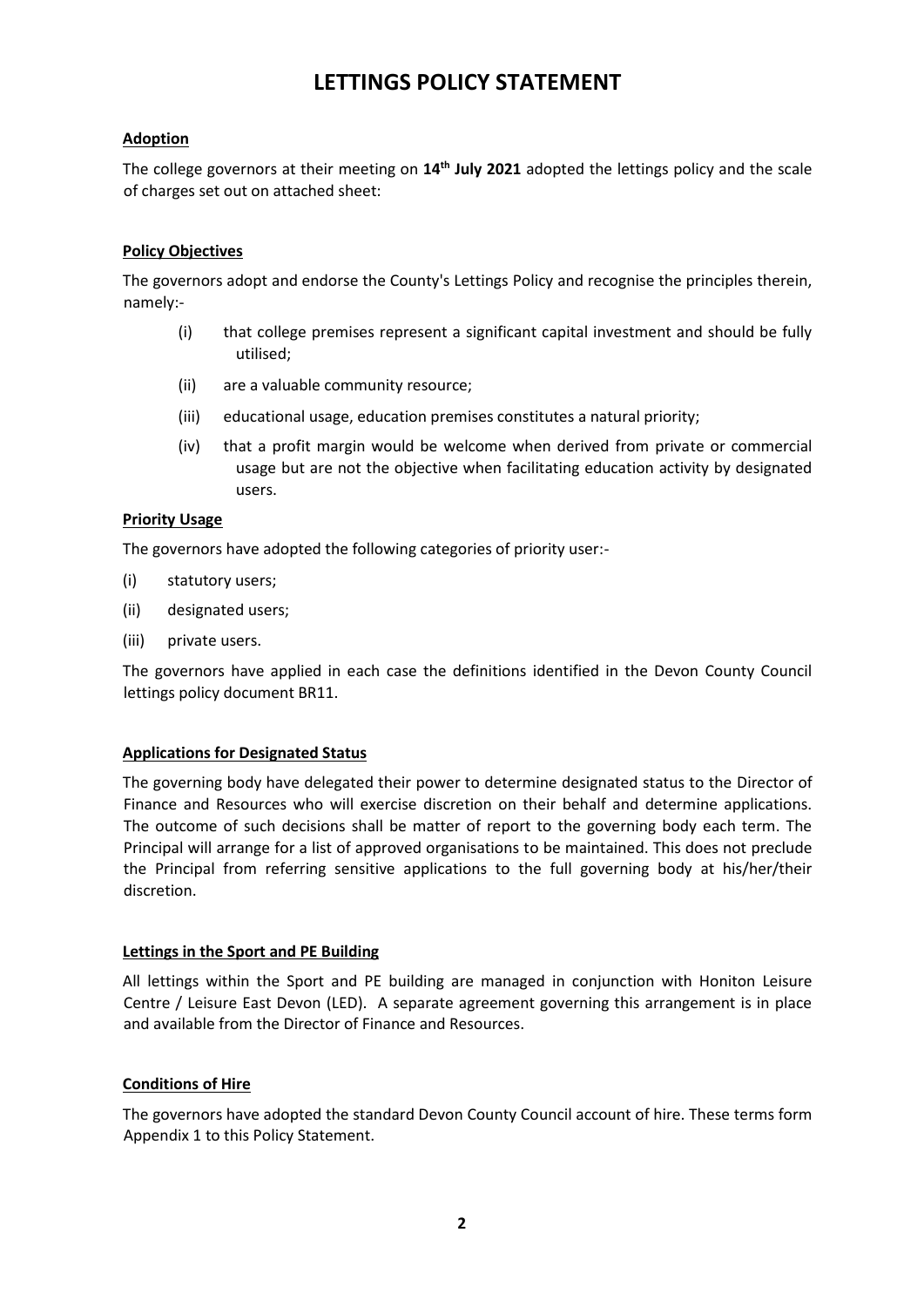#### **Administration of Lettings Safeguarding**

The governors recognise that it would be impossible for them to personally vet every applicant or organisation who wish to make use of the college premises. Accordingly, they have delegated the authority to accept applications for hire to the following persons: the Principal and Director of Finance and Resources.

However, with effect from 12 October 2009 under the new safeguarding rules all hirers must produce evidence, by signing a declaration on the Hiring Form, of having a Safeguarding Policy in place and confirmation that those persons responsible for the activities undertaken have undergone enhanced Disclosure and Baring Service checks.

Lettings will not be made to persons under the age of 18, or to any organisation or group or

individual with an unlawful or extremist background or to any body to whom the school does

not wish to hire the premises.

#### **Variations**

No member of staff is allowed to vary that in terms and conditions from which the college premises are hired to either individuals or organisations nor to deviate from the governors published charging policy.

#### **Lettings Documentation**

All formal hiring of the college's premises, including those for which no charge, is made shall be properly documented. All hirers **must** complete a lettings of hire agreement and are to receive a copy of the conditions of hire. The hire agreement is a contract which the governors may enforce at law.

#### **Scale of Charges**

In arriving at their scale of charges the governors have followed the following principles :-

- (i) that statutory users will be charged an amount commensurate with cost recovery;
- (ii) that designated users will be charged no more than cost;

*{it is permissible to charge designated users at less than cost provided that the subsidy is generated from other lettings at cost plus income}* 

- (iii) that private users will be charged on a cost plus an income margin for the college;
- (iv) that there will be parity of treatment for similar users;
- (v) that overall the cost of letting college facilities will be recovered from users.

For the purpose of charging the Principal is empowered to determine to which group any particular individual or organisation belongs. The basis of charging will be determined by the purpose for which a letting is arranged.

The scale of charges forms Appendix 2 to this policy statement.

#### **Discounts**

These form part of the scale of charges (Appendix 2) and are the only permitted variations to the standard charges.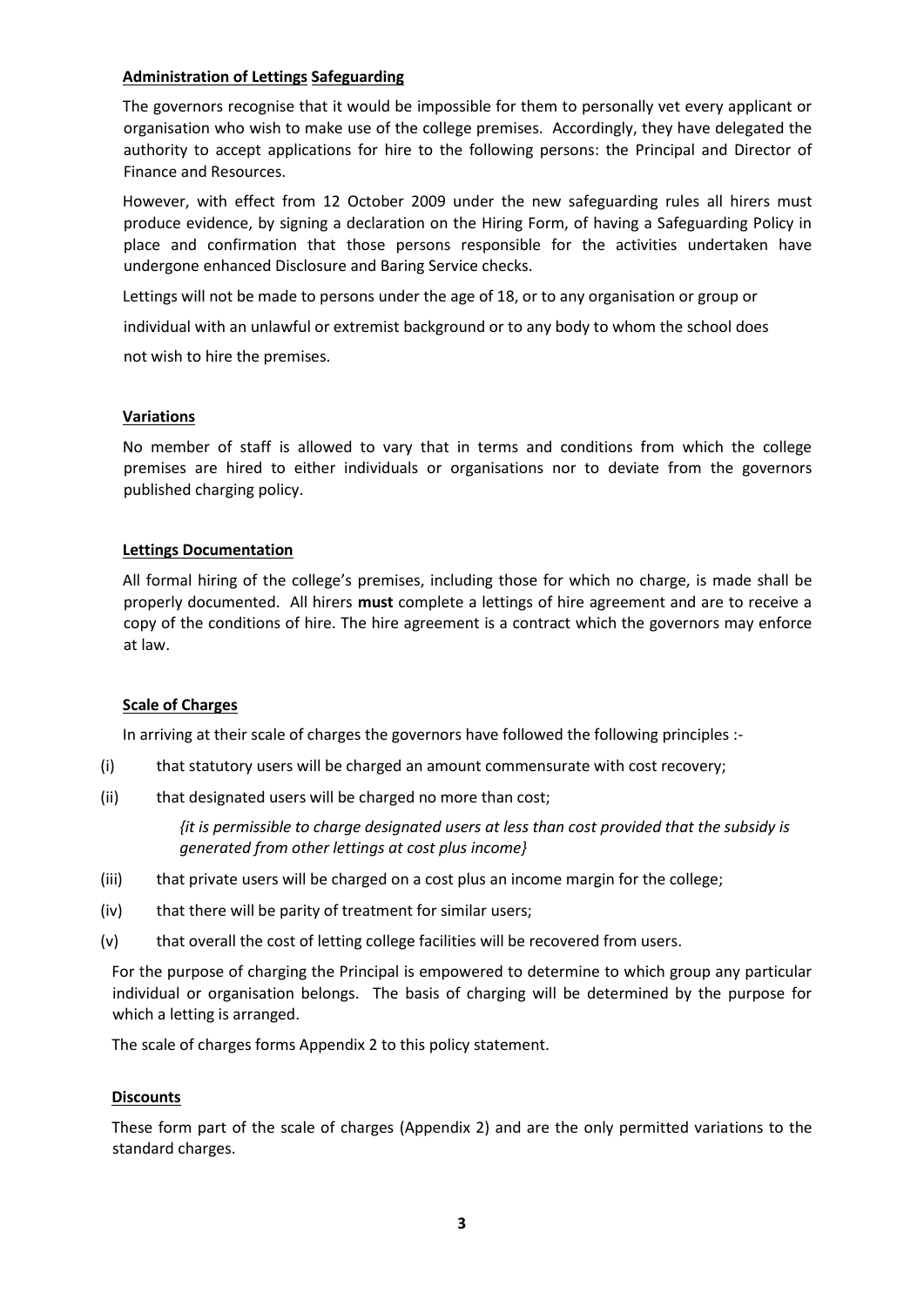#### **Value Added Tax**

The governors are constrained by law to apply value added tax to all transactions where this is appropriate.

#### **Insurance**

The school must ensure that the Hirer has appropriate public liability insurance to cover all its legal liabilities for accidents resulting in injuries to persons (including all participants in the activity for which the premises are being hired), and/or loss of or damage to property, including the hired premises, arising out of the letting. The minimum limit for this insurance cover is £5 million. The hirer must produce the appropriate certificate of insurance cover before the letting can be confirmed.

#### **Minimum charges and deposits**

The governors reserve the right to require a deposit over and above the hiring charge as a surety against damage to the premises (including any equipment) or the premises being left in an unacceptable condition necessitating their incurring additional cost for cleaning, caretaking or other expenses.

#### **Cancellations**

Governors will seek to recover any cost incurred by the college which are unavoidable and result directly from the cancellation of a letting. Details of the charges are shown in the scale of charges in Appendix 2.

#### **Payment methods**

The governors are mindful of their responsibilities in safeguarding the school from bad debt. Therefore payment at the time of booking is the norm for one-off hirers. For regular weekly hirers the school will issue an invoice each term in arrears, and for hirers using the premises for multiple evenings per week, a monthly invoice will be issued. In all cases where cash or cheques are paid over then an official receipt must be issued.

#### **Extension of Credit**

The governors will allow the extension of credit to bone fide local organisations and individuals where they are satisfied that these are credit worthy. In all cases the governors reserve the right to withdraw credit facilities where prompt payment is not received. In all cases where credit is extended, an official College invoice will be issued. The Governors will not normally extend credit for lettings where the invoice value is less than fifty pounds (£50). The governors have chosen to delegate the approval of credit facilities to the College Principal who is to maintain a list for the guidance of administrative staff. In all cases where credit is advanced the invoice is to be raised at the time of booking.

#### **Security**

The governors will not normally insist upon continuous caretaking presence. However, they reserve the right and delegated power to the Principal to insist upon caretaking presence where in his/her view the nature of the hiring may leave the college vulnerable to theft or damage.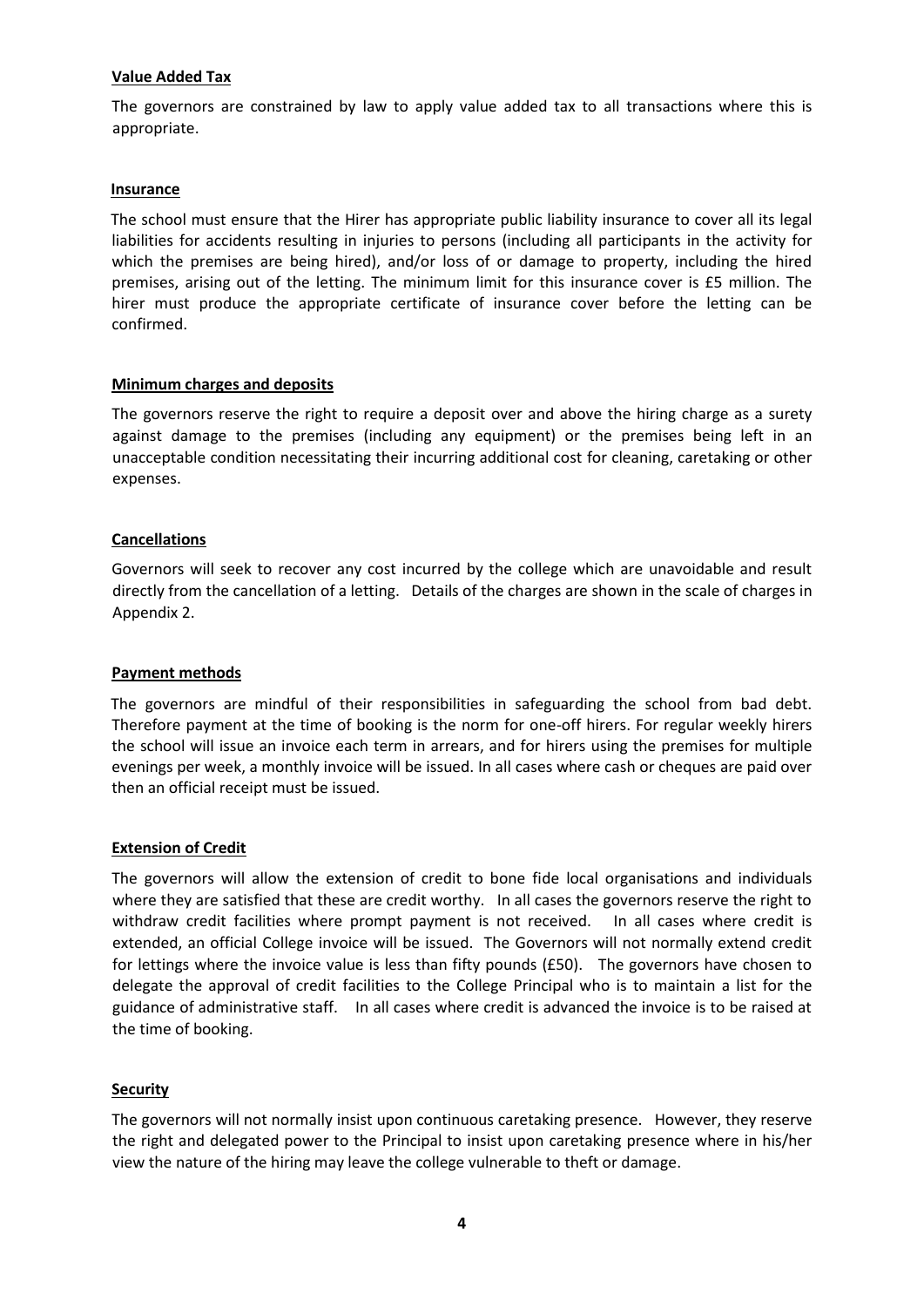## **Review of Policy**

The governors will review the policy each year in the month of **July** and the scale of hire charges for the forthcoming year will also be reviewed and updated.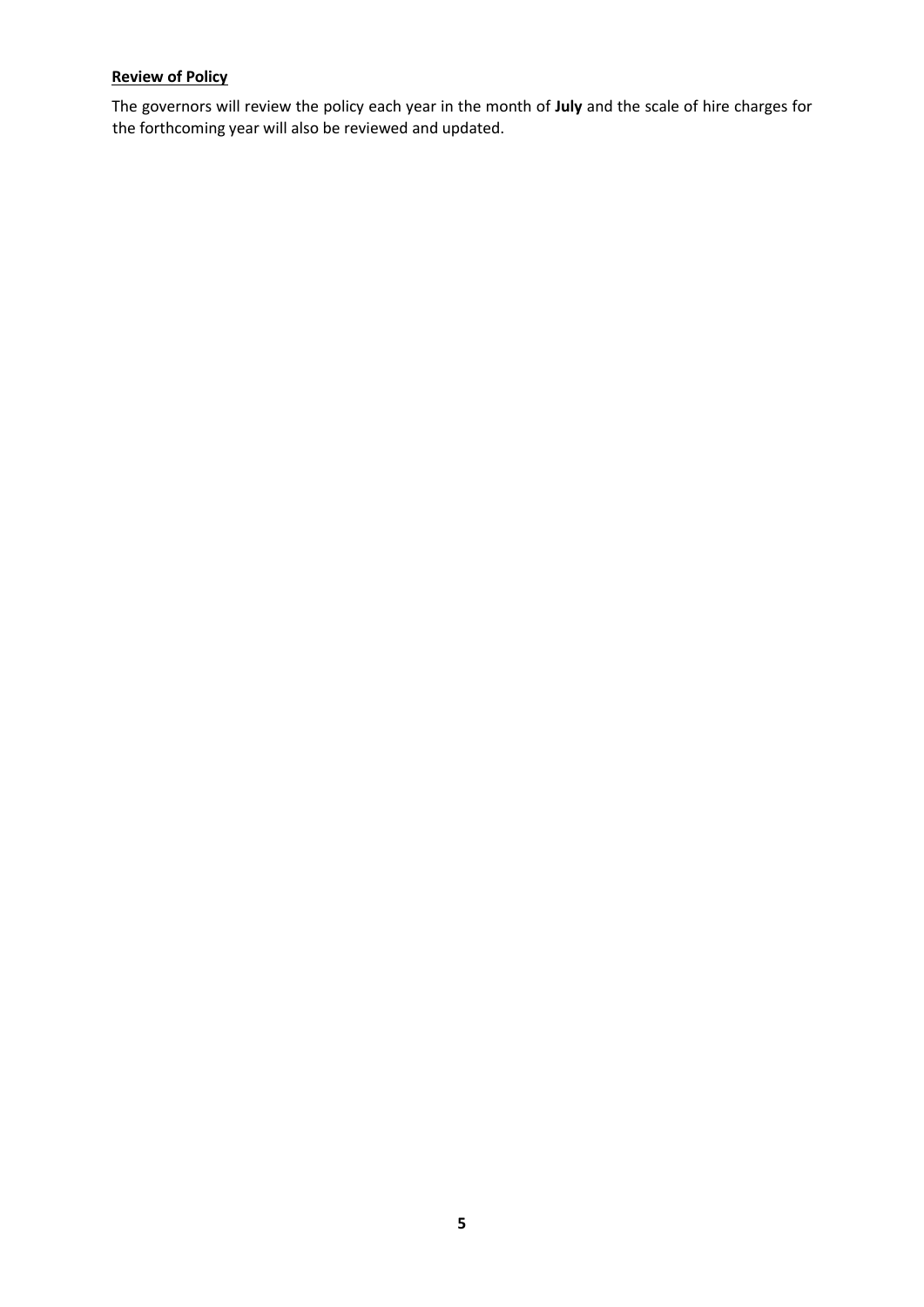

#### **HONITON COMMUNITY COLLEGE ACADEMY TRUST**

#### **Letting of Educational Premises and Grounds - Terms and Conditions of Hire** NB

References in this form to the Council shall in relation to school premises be construed as references to the governors of that school. The Law which applies is the Law of England.

#### **APPLICATION AND FEES**

- **1** The signatory of the application shall be the hirer. Where a promoting organisation is named in the application, that organisation shall also be considered the hirer and shall be jointly and severally liable hereunder with the signatory.
- **2** The fee payable for the hiring shall be calculated in accordance with the scale of charges published by the Governors. The Governors reserve the right to alter or revise these charges at any time.
- **3** The fee for an occasional hiring shall be paid to the person authorising the hiring within five days of such hiring being approved and upon receipt of such fee the hiring shall stand confirmed subject to the provision of condition 4. In the case of a long-term letting the governors of the hired premises may at their discretion permit the periodic payment of hire charges in arrears.

#### **CANCELLATION**

- **4** The Governors or their agent(s) acting on their behalf must reserve the right, having good reason, at any time without notice to cancel a hiring or withdraw permission for the hirer to occupy any part of the hired premises on any particular date. In such event the Governors shall not incur any liability whatsoever to the hirer other than for return of any fee or the appropriate part of any fee paid in respect of the hiring.
- **5** If the hirer shall cancel the hiring of the premises then the Governors shall be entitled to retain or demand as the case may be the whole of the fee paid in respect of such cancelled hiring PROVIDED THAT if notice of such cancellation is received at least seven days prior to the date of the hiring the fee will be refunded or remitted to the hirer subject only to any necessary deduction or payment in respect of expense already incurred by the Governors or the Council in respect of that hiring.
- **6** Bookings are taken subject to the premises not being subsequently required for Parliamentary or Local Government elections or other statutory purpose. In the event of the premises being so required, the Governors will refund to the Applicant all charges made by them and already paid by the Applicant. Neither the Governors nor the Council shall be liable to pay any compensation for any loss incurred by the Applicant.

#### **INSURANCE**

**7** The hirer's use of the hired premises is conditional on the hirer holding appropriate liability insurance. A copy of such insurance shall be provided to the school at the time of booking.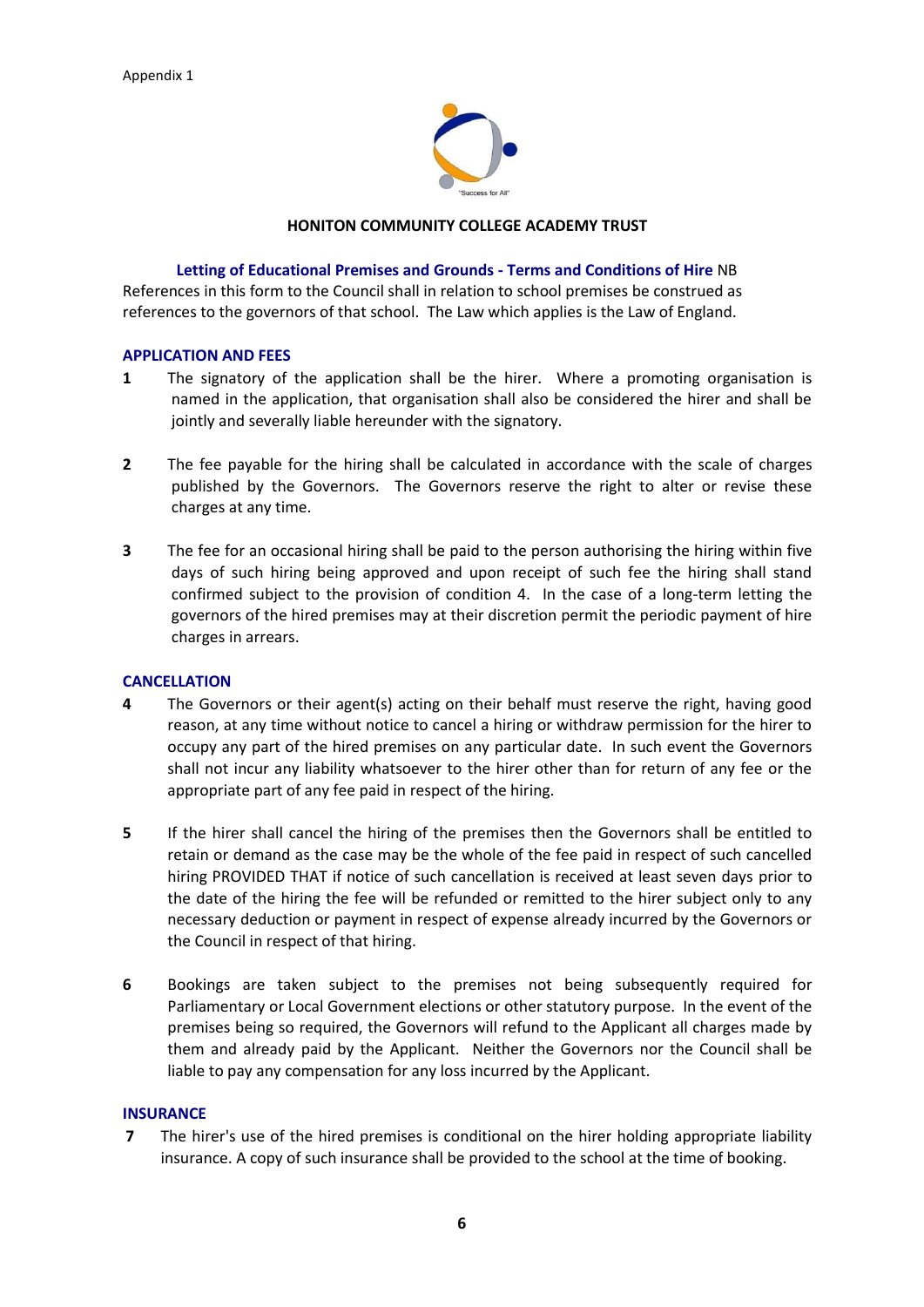#### **FURNITURE AND EQUIPMENT**

- **8** The hirer's use of the hired premises shall be deemed to include the use of chairs and tables only.
- **9** The arrangement of furniture and/or the use of additional furniture or equipment will require the specific approval of the Governors. Such use may be subject to the scale of charges published by the Governors.
- **10** Where additional equipment is required by the hirer this will be subject to an additional charge according to the Governors' published scale.

#### **KITCHEN FACILITIES**

**11** Kitchen facilities and facilities for the preparation of refreshment are not included in the hiring unless prior consent for the use of such facilities has been given by the Governors who will have consulted the Catering Contractor to arrange for such use at all times to be supervised adequately. Separate conditions of hire exist for catering facilities. Where catering facilities form part of the contract, these conditions, which can be obtained from the school, are deemed to have been accepted.

#### **HEALTH, SAFETY AND CONDITION OF PREMISES**

- **12** The hirer/hirers shall during the hiring be responsible for:
	- **(a)** taking all measurers necessary to ensure that the permitted number of persons using the hired premises is not exceeded;
	- **(b)** the efficient supervision of the hired premises and for the orderly use thereof including the observance of the governors' policy on smoking on school premises;
	- **(c)** ensuring that all doors giving egress from the hired premises are kept unfastened and unobstructed and that no obstruction is placed or allowed to remain in any corridor giving access to the hired premises;
	- **(d)** ensuring that all proper safety measures are taken for the protection of the users of the premises and equipment including adequate adult supervision where young people are concerned;
	- **(e)** familiarising themselves and the users of the premises with the fire-alarm positions, the locations of the fire-fighting equipment and the establishment's exit routes;
	- **(f)** ascertaining the location of the nearest emergency telephone;
	- **(g)** the provision of a suitable first-aid kit;
	- **(h)** compliance with the Food Safety Act where catering facilities are involved.
- **13** The hirer shall at the end of the hiring be responsible for:
	- **(a)** ensuring that the hired premises are vacated promptly and quietly;
	- **(b)** ensuring that the hired premises are left in a safe and secure condition and in a clean and tidy state.

Failure to comply with these conditions may lead to additional charges.

#### **14**

**(a)** No nails, tacks, screws, or other like objects shall be driven into any part of the hired premises nor shall any placards, decorations or other articles be fixed thereto.

**(b)** No alterations or additions to any electrical installations either permanent or temporary on the hired premises may be made without the written consent of the Governors.

**(c)** Electrical apparatus must be switched off after use and plugs removed from sockets.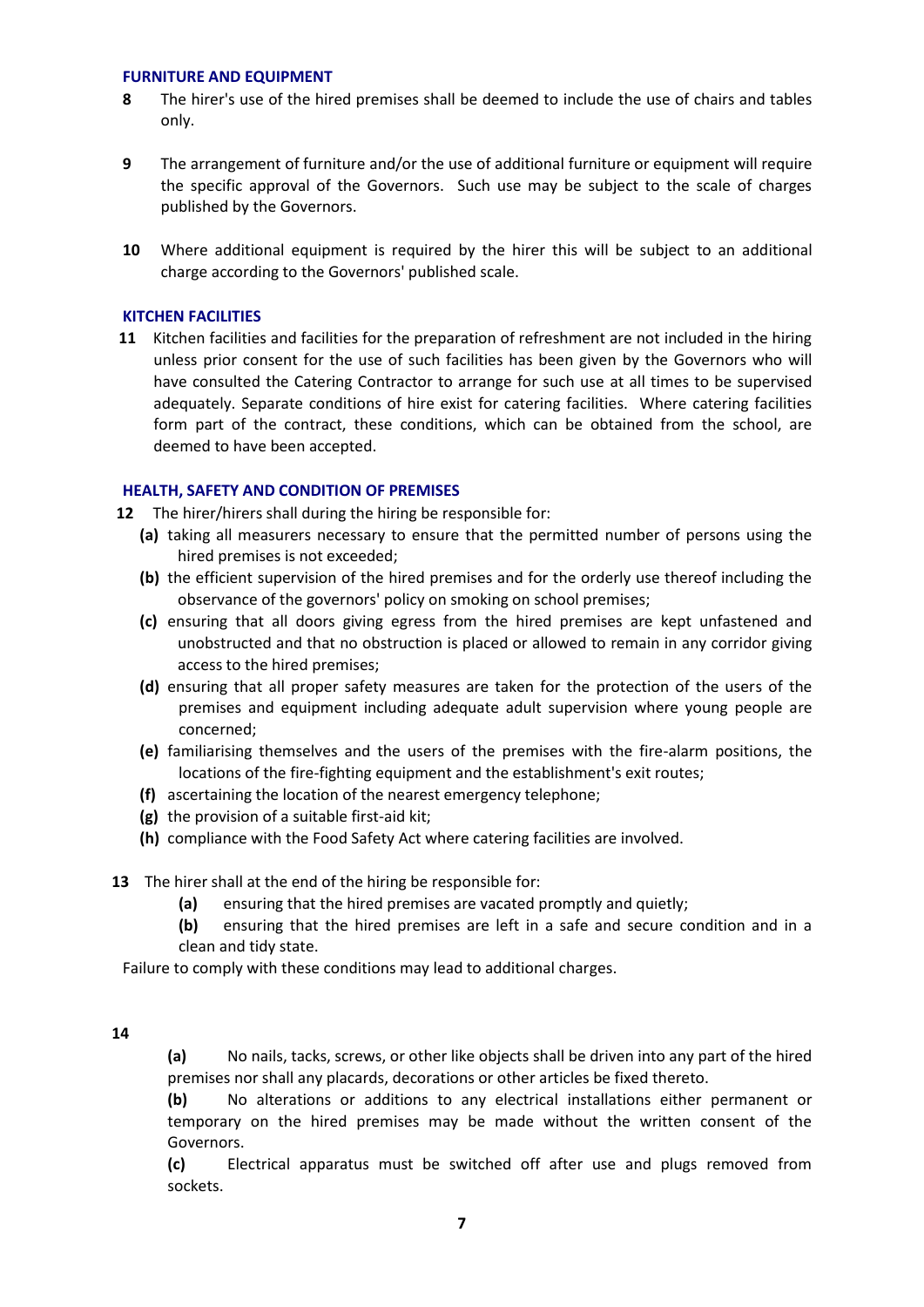- **15** The hirer shall not permit or suffer any damage to be done to the hired premises or any furniture or equipment therein and shall make good to the satisfaction of the Governors and pay for any damage thereto (including accidental damage) caused by any act or neglect by himself, his agents or any person on the hired premises by reason of the use thereof by the hirer.
- **16** It is understood and agreed that the Governors do not, either expressly or by implication, warrant the premises to be fit or suitable for any sporting or recreational purpose for which the hirer intends to use them but rely entirely on the skill, knowledge and expertise of the hirer in choosing so to use them and require the hirer to discontinue that use immediately upon it becoming reasonably foreseeable that by reason of their condition a participant in or spectator to that sport or recreation or any other person is in danger of suffering injury, loss or damage.
- **17** Except insofar as the Unfair Contract Terms Act, 1977 (or any statutory modification or reenactment of it) otherwise requires, neither the College acting on its behalf will be responsible or liable in any way whatsoever or to any person whatsoever (and whether or not there shall be any negligence by its servants or agents) in respect of:

**(a)** any damage or loss of any property brought on to or left upon the hired premises either by the hirer or by any other person;

**(b)** any loss or injury which may be incurred by or done by or happen to the hirer or any person resorting to the hired premises by reason of the use thereof by the hirer;

**(c)** any loss to breakdown or machinery, failure of electrical supply, fire, flood or government restriction which may cause the hiring to be interrupted or cancelled; and the hirer shall be responsible for and shall indemnify the College its servants and agents against all claims, demands, actions and costs arising from the hirer's use of the hired premises or from any loss, damage or injury suffered by any person arising in any manner whatsoever out of the use of the hired premises by the hirer.

## **LICENCES**

- **18** The hired premises shall not be used for the sale or supply of intoxicating liquor, or the holding of any public entertainment, theatrical performance, film exhibition, lottery or other similar function without the consent of the Governors, and such consent shall be subject to the hirer first obtaining the necessary licence or permission required under current legislation, and producing this for the scrutiny of the Governors if required.
- **19** The hired premises shall not be used for any betting, gaming or gambling unless it has been approved by the Director of Finance and Resources in advance.
- **20** The hirer shall indemnify the College against any infringement of copyright which may occur during the hiring.

## **SAFEGUARDING**

**21** Where Honiton Community College premises are hired by/for groups including young people or vulnerable adults, the group must have a safeguarding statement and policy, clear and robust safeguarding procedures and DBS checks in place. The hirer will be asked to supply a copy of their safeguarding statement and policy at the time of booking. In line with obligations under the PREVENT strategy the school will need to confirm the purpose of the hire as bookings cannot be accepted from any individual or organisation who may have links with extremist groups.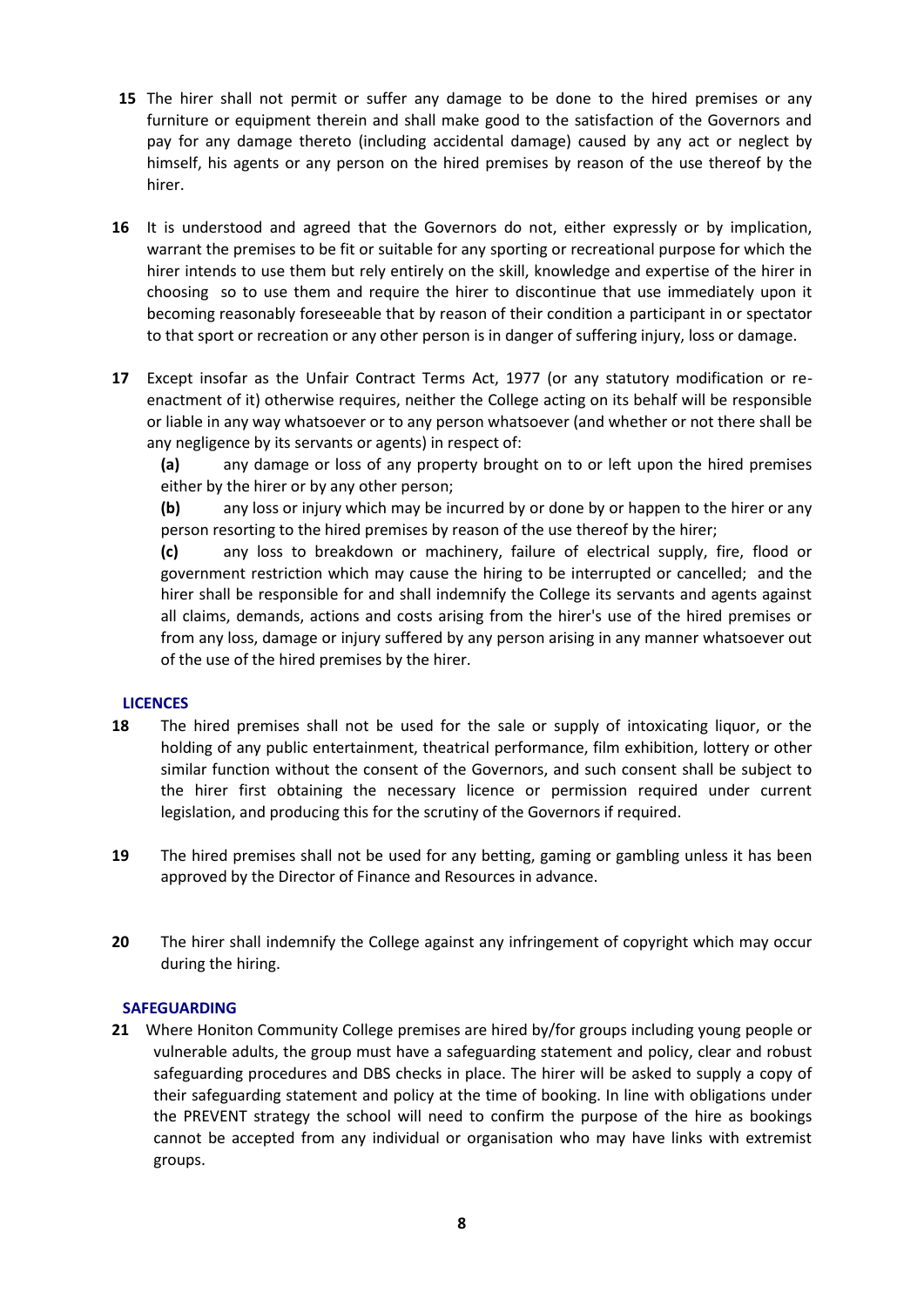#### **GENERAL**

- **22** The right of entry to the hired premises at any time during the hiring is reserved for authorised officers and employees of the College and the head of the establishment or a person authorised by him/her.
- **23** The hirer and his agents shall during the hiring and during such other times as they or any of them shall be on the hired premises for the purpose of the hiring comply with all reasonable requirements of the caretaker of the hired premises.
- **24** The hirer shall not sub-let the hired premises or any part thereof and in the event of this condition being breached or any threat thereof then the hiring will stand cancelled, the charges forfeited and the hirer and sub-hirer excluded from the hired premises.
- **25** Any notice or necessary action required in respect of this hiring may be undertaken by a representative of the Governors.

#### **HONITON COMMUNITY USE BUILDING (CUB)**

**1** Risk Assessments for the building are held in the upstairs office. You will be responsible for your own risk assessments for specific activities or work, including outside areas of the property.

**2** Working practice with young people should fit within the College safeguarding policy and procedure.

**3** Damage to the building by clients will be chargeable, including any call out fees for setting off alarms in the centre.

**4** Young people must be facilitated at all times and not rely on staff of HCC to provide this service. Poor behaviour of young people such as inappropriate language, conversations and loud music must be challenged.

**5** All user groups are responsible for ensuring rooms are left in a clean and tidy state for subsequent users.

**6** All users of the kitchen/café area must supply their own tea, coffee, milk, sugar etc. Items left in the fridge or cupboards should be clearly marked. It is expected that all groups will clean up after themselves such as kitchen surfaces, cookers, dishes and spillages. Food Hygiene is a serious responsibly therefore preparation, storage and disposal of raw and cooked food including cleanliness of the fridge must meet the highest standards**.** 

**7** All users will be responsible for their own equipment and maintenance.

**8** Wi-fi Internet access is available in the CUB and the password is available from the College.

**9** There is limited parking space at the front of the CUB, should the carpark be full, or a meeting being held on site by HCC or other users, we would request that parking off site is sought.